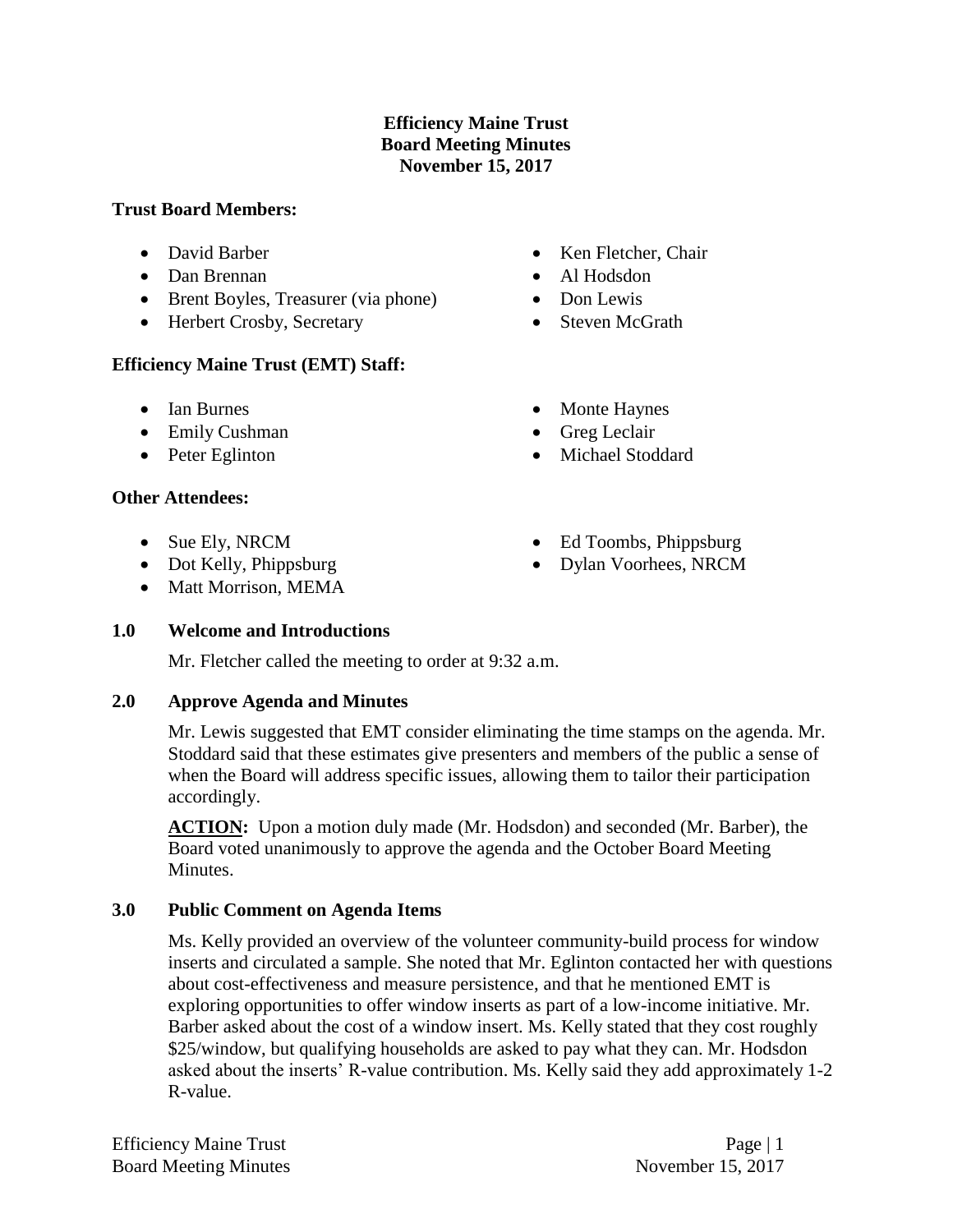# **4.0 Executive Director's Report**

Mr. Stoddard summarized the Executive Director's Report. Following are items highlighted during his presentation:

- Mr. Stoddard noted that TV stations are starting to air pieces on getting homes ready for winter. Sometimes these stories serve as earned (free) media opportunities for EMT. For example, WGME recently interviewed Mr. Stoddard for a segment on home heating, during which he was able to promote EMT programs.
- A delegation of EMT Staff and Board members met with the Chief Deputy Attorney General and two staff attorneys to review the legal implications of offering, or refusing to offer, incentives to otherwise qualified energy efficiency projects in the medical cannabis industry. The Attorney General's Office committed to send a letter to EMT summarizing its legal analysis. Mr. Stoddard said the discussion was fruitful and detailed, revealing helpful analysis and arguments on both sides. EMT Staff plan to bring the issue before the Board for a formal vote in December.
- Electric and other fuels activity in the Commercial and Industrial (C&I) Prescriptive Program (CIP) remains steady, while natural gas activity continues to lag. Mr. Barber asked for further detail on the demand control ventilation measure for commercial kitchens, noting that his colleague identified an inconsistency in the rebate offering for smoke-related measures versus heat-related measures. Mr. Eglinton said he would have Mr. Meinking follow up. Mr. Fletcher suggested that commercial kitchens might be an interesting topic for a future Board meeting.
- Mr. Stoddard reminded the Board that EMT suspended the Maine Advanced Buildings Program (MAB) due to low FY2017 cost-effectiveness results. Compounded by the new, lower avoided costs and a higher discount rate, this model of harvesting savings from new construction is proving unable to generate sufficient savings to break even on cost-effectiveness, notwithstanding the projects' long lifetime. He noted that EMT still has offerings for the commercial new construction sector through other channels, such as C&I Prescriptive Program (CIP) and the C&I Custom Program. Mr. Voorhees asked if EMT can distinguish CIP new construction projects in its database. Mr. Eglinton confirmed that the EMT database does indeed capture project type.
- Due to declining Regional Greenhouse Gas Initiative (RGGI) revenues, the Home Energy Savings Program (HESP) reduced its weatherization incentives last spring. Activity has slowed as a result. Mr. Fletcher asked for the number of loans EMT has provided for solar PV. Mr. Eglinton stated that number of loans for solar PV have been insignificant. In order to qualify for the loan, participants must also invest in a HESP measure. Mr. Stoddard clarified that this offering is a legacy of the American Reinvestment and Recovery Act program eligibility guidelines.
- Mr. Stoddard stated that EMT has retained counsel and is preparing to protest ISO-New England's Forward Capacity Auction #12 filing at the Federal Energy Regulatory Commission (FERC).

Efficiency Maine Trust Page | 2 Board Meeting Minutes November 15, 2017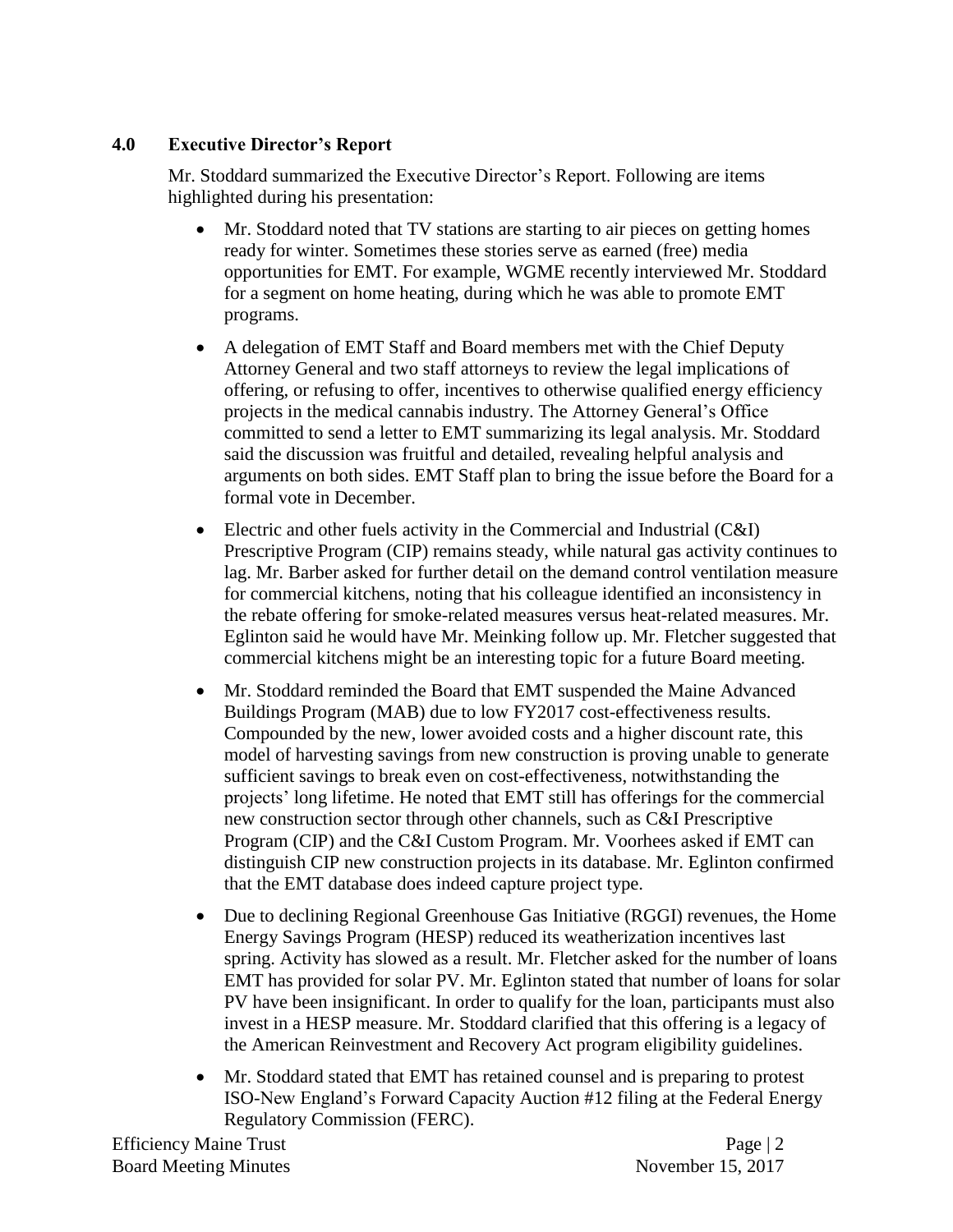# **5.0 Committee Report**

#### **(a) Finance Committee**

# **i. UPDATE on Monthly Financial Reports**

Mr. Leclair reported that EMT's revenues are on pace with forecasts. Two utilities are late on their second quarter payments, but EMT expects to receive those soon.

# **ii. APPROVE Sole Source Contract for Northwest Energy Efficiency Council**

Mr. Eglinton explained that EMT has a statutory requirement to offer an energy efficiency training and certification program for school facility managers. Historically, EMT has run the Northwest Energy Efficiency Council's (NEEC's) proprietary Building Operator Certification (BOC) training and Credential Maintenance events. The course typically involves 20-30 participants each year. Mr. Stoddard explained that NEEC coordinates all the outreach, marketing, space rental, and paperwork, often hiring a trainer from Maine to conduct the classes. Mr. Eglinton noted that, though this approach has served EMT well over the past ten years, Staff is exploring cheaper alternatives for FY2019. Until it decides on a replacement, EMT Staff recommends moving forward with the NEEC contract. Mr. Morrison suggested EMT partner with MEMA through its technical training school in Brunswick, which focuses on heating systems.

**ACTION:** Upon a motion duly made (Mr. Lewis) and seconded (Mr. Hodsdon), the board voted unanimously to authorize the Executive Director to enter into a sole source contract with NEEC in an amount not to exceed \$56,200, minus the tuition collected from students.

# **(b) Program Committee**

# **i. REVIEW and APPROVE FY2017 Annual Report**

Mr. Eglinton provided an overview of the FY2017 Annual Report. Mr. Lewis asked if EMT factors the load growth associated with 25,700 new ductless heat pumps (DHPs) into its MW reduction calculation. Mr. Burnes explained that these savings are not included in the MW reduction figure, and that EMT only claims the incremental savings between a standard and high efficiency DHP which (except in a limited number of low-income homes) assumes that the demand from a new standard efficiency heat pump would occur but for the Trust's program. Mr. Burnes also noted that EMT does not bid DHP savings into the Forward Capacity Market. Mr. McGrath asked for the discount rate and wondered how it was chosen. Mr. Burnes said the real discount rate was set by the Public Utilities Commission (PUC) at 6.5% for expenditures funded from the electric and natural gas procurements.

Mr. Stoddard discussed the section of the report where EMT can include any legislative recommendations. The Board did not offer any recommendations for new legislation to be included in the report

**ACTION:** Upon a motion duly made (Mr. Lewis) and seconded (Mr. Hodsdon), the board voted unanimously to approve the FY2017 Annual Report, with any changes discussed and adopted at the November 2017 Board meeting, as well as any non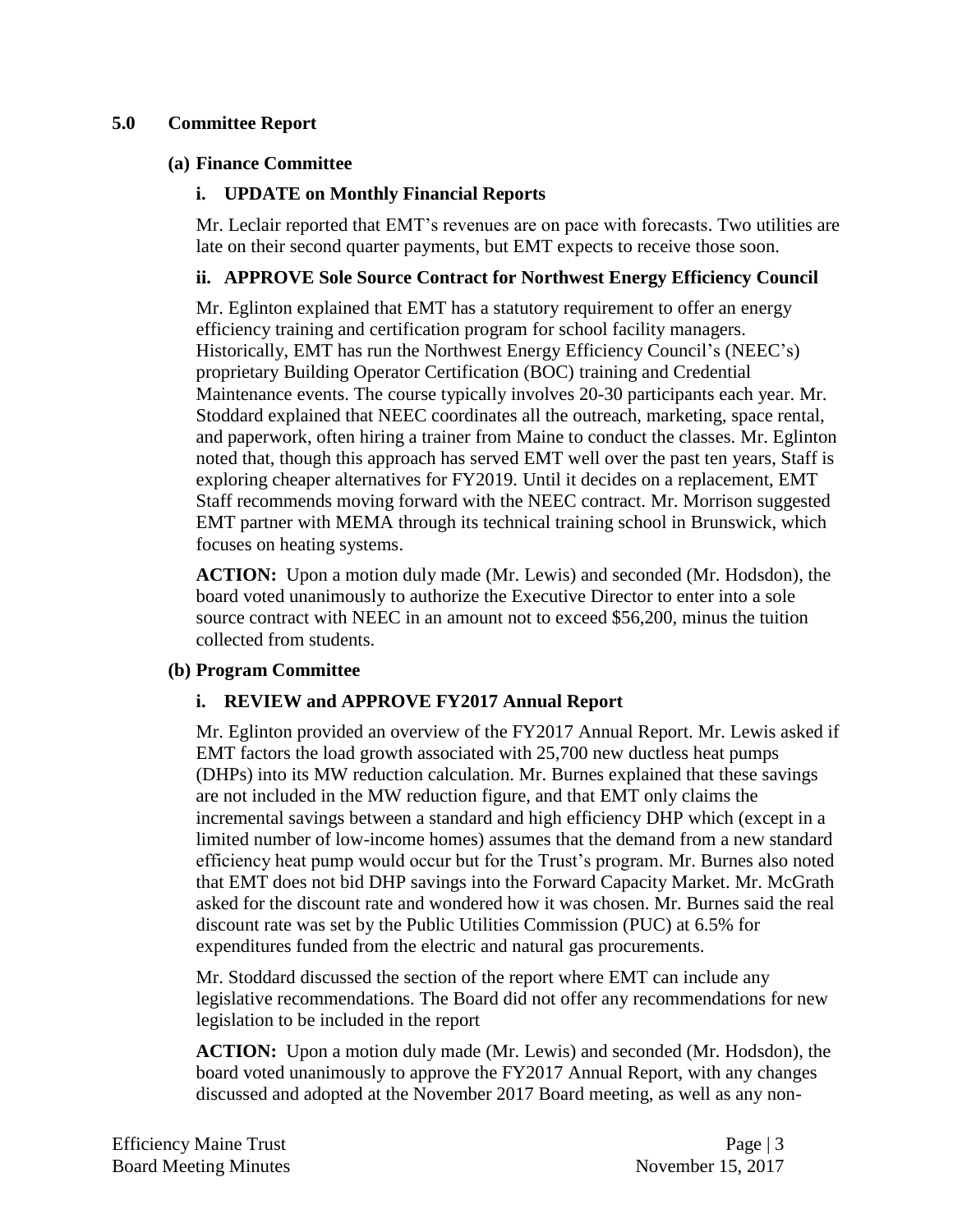substantive typographical edits or computational corrections as may be required prior to submission to the Public Utilities Commission and Legislature.

# **ii. UPDATE on Efficiency Maine Website "Refresh"**

Mr. Reed provided an overview of EMT's website refresh process. He explained that EMT is updating the website to solve back-end issues, integrate new web standards, and make the website more user-friendly. Additionally, with a 44% increase in smartphone sessions in the past two years, it is important that EMT develop a responsive website (i.e., one that automatically adjusts its format depending on the viewing device). Mr. Reed provided previews of the new homepage, a sample program page, and the reworked Vendor Locator Tool.

# **iii. UPDATE on NTA Coordinator Proceeding**

Mr. Stoddard provided an overview of the Non-Transmission Alternatives (NTA) Coordinator proceeding at the PUC. Generally, the proceeding's purpose is to identify the roles and responsibilities of a NTA Coordinator and to develop the framework for its selection. On October 24, the PUC staff published its recommendations in an Examiners Report. The PUC staff found that having a NTA coordinator that has some business interest in, or no disincentive for, developing NTAs supports the foundational legislative policy. Mr. Stoddard explained that the "no disincentive" language reflects the PUC's reluctance to have utilities play this role. The report concludes that the primary role of the NTA Coordinator will be to analyze the suitability of, advocate for, and develop NTAs, both when there are large transmission project proposals, and when there are other, smaller transmission and distribution projects that could benefit from a NTA.

The report sets forth a pathway for selecting a NTA coordinator through a competitive bid process. It says that, in the event a NTA is likely to meet the identified reliability need, the PUC will direct the NTA Coordinator to collaborate with EMT. It also says that EMT may bid to be designated as the NTA Coordinator. Mr. Stoddard said EMT has to take some time to consider whether it wants to play this role. Mr. Lewis expressed discomfort over EMT having to bid with other private entities, and wondered if it would be better for the Board to submit a letter of interest asking to be named the NTA Coordinator. Mr. Fletcher suggested that the Board consider this option at the December meeting.

# **6.0 New Business**

Mr. Barber asked if the new Public Advocate might participate in an upcoming Board Meeting. Mr. Stoddard said he would follow up.

Mr. Stoddard noted that EMT rules require Board approval for receiving new funds. He noted that EMT Staff may present such a request in an upcoming Board meeting to facilitate EMT's administration of a portion of the Volkswagen settlement funds.

# **7.0 Next Meeting Agenda and Scheduling**

The next Board meeting is scheduled for December 13, 2017.